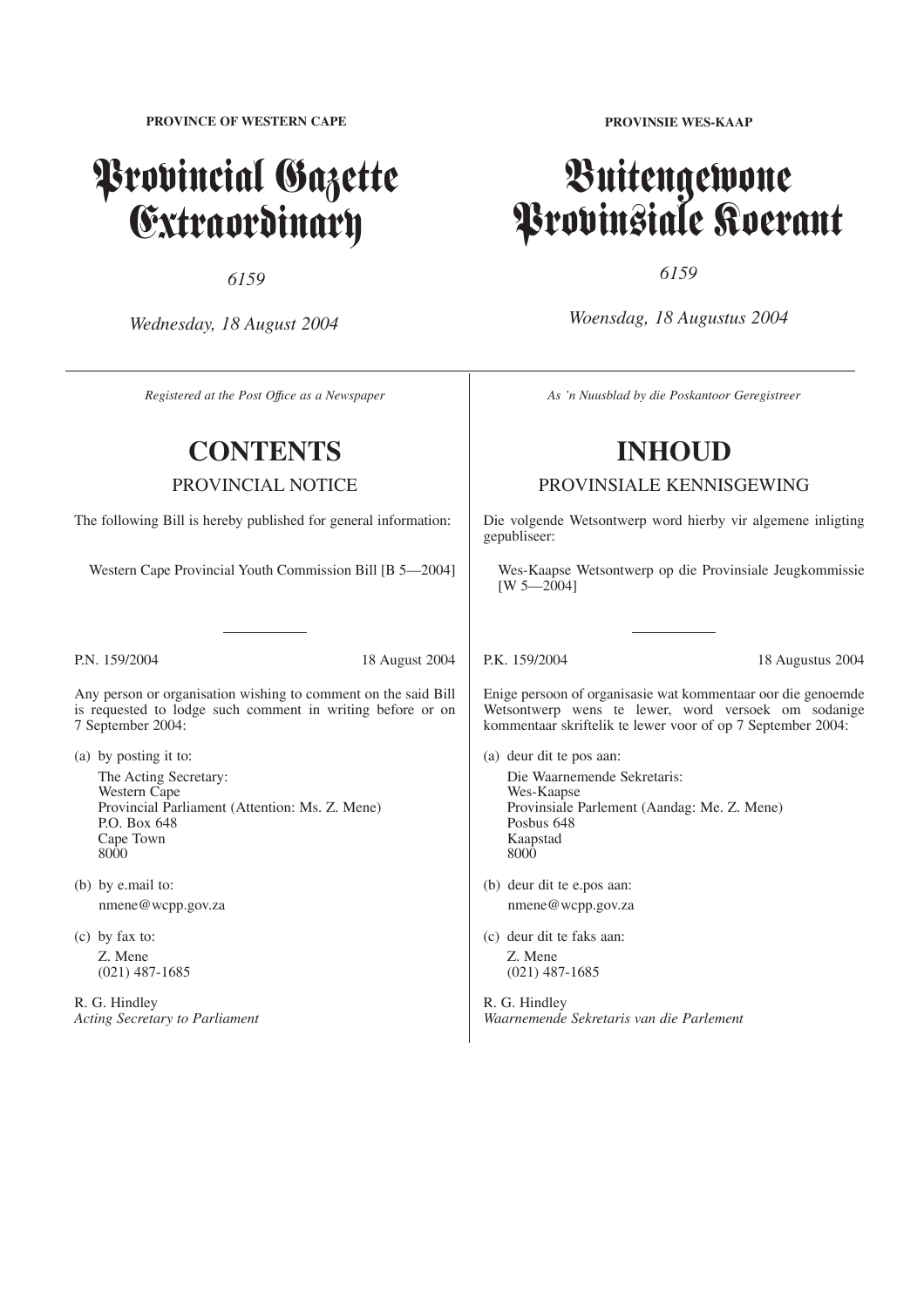# **BILL**

**To provide for the establishment, composition, objectives and functions of a Western Cape Provincial Youth Commission; and to provide for matters connected therewith.**

## **PREAMBLE**

WHEREAS it is necessary to create a united non-racial, non-sexist and prosperous society in which the youth of South Africa can promote provincial reconciliation and unity, build a new patriotism and foster peace, justice and a human rights culture and promote economic development in the Province;

AND WHEREAS it is imperative that South Africa recognises the role that youth played and will still play in society, and since the youth in the Western Cape constitutes an energetic, creative and the largest sector of our population, and given the challenges this sector faced and continues to face as a result of the varying degrees of poverty and the skills deficits that they are burdened with;

AND WHEREAS it is necessary to redress the imbalances of the past and to create a provincial youth policy aimed at empowering the youth and allowing them to realise their full potential through optimal access to opportunities, and to address the socioeconomic challenges of the youth in the Province;

**BE IT THEREFORE ENACTED by the Provincial Parliament of the Province of the Western Cape, as follows** Western Cape, as follows:—

#### **Definitions**

- **1.** In this Act, unless the context otherwise indicates
	- "**chairperson**" means the chairperson of the Commission designated in terms of section  $4(7)$ : 5

**''chief executive officer**'' means the chief executive officer of the Commission appointed in terms of section 9(1);

''**Commission**'' means the Western Cape Youth Commission established by section  $2(1)$ ;

10

''**committee**''means a committee appointed by the Commission in terms of section 8(1);

**"member**" means a person appointed in terms of section 4(6);

"National Youth Commission" means the National Youth Commission established in terms of section 2(1) of the National Youth Commission Act, 1996 (Act 19 15of 1996);

''**Premier**'' means the Premier of the Province of the Western Cape;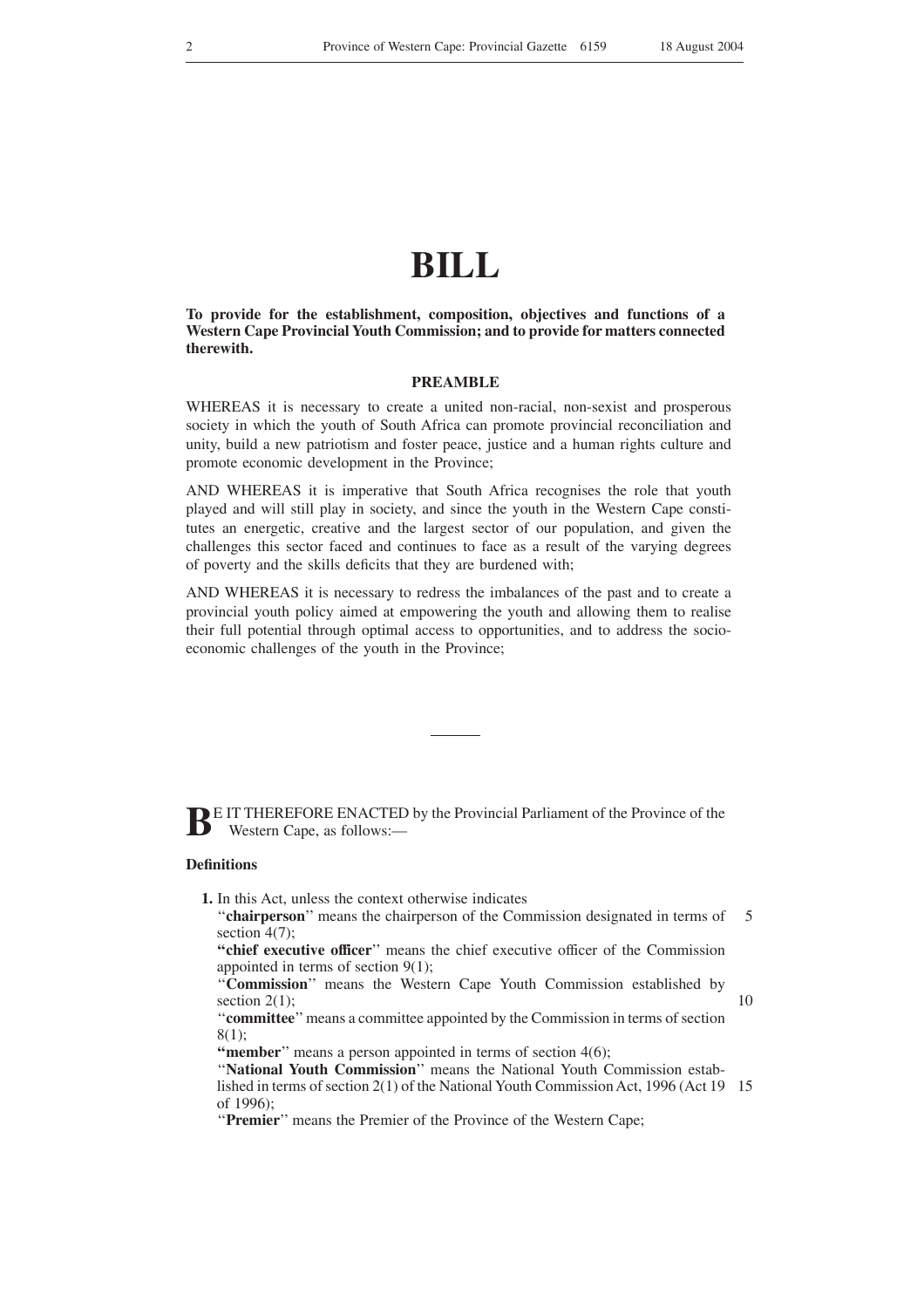''**Province**'' means the Province of the Western Cape, established by the Constitution of the Republic of South Africa, 1996 (Act 108 of 1996);

**''Provincial Interdepartmental Committee on Youth Affairs''**means a committee comprising officials in the Province, each representing a different provincial department on youth affairs;

''**Provincial Parliament**'' means the Provincial Parliament of the Province as provided for in section 9 of the Constitution of the Western Cape, 1997 (Act 1 of 1998);

''**Screening and Selection Committee**'' means the Standing Committee on governance of the Provincial Parliament of the Western Cape;

''**South African Youth Council (Western Cape)**'' means a non-statutory body representing civil society youth development organisations in the Province; ''**vice-chairperson**'' means the vice chairperson of the Commission designated in terms of section 4(7); and

"youth" means a person between and including the ages of 14 and 35 in the 15 Province.

#### **Establishment**

**2.** (1) A commission, to be known as the Western Cape Provincial Youth Commission, is established with the powers and duties conferred on or assigned to it by or under this Act or any other law.

(2) The seat of the Commission must be determined by the Premier.

## **Objectives**

**3.** The objectives of the Commission are—

- *(a)* to monitor, evaluate, and report on the status of youth and youth development in the Province;
- *(b)* to promote uniformity of approach by all organs of the Provincial Government of the Western Cape to matters relating to or involving youth;
- *(c)* to develop recommendations and guidelines relating to any matters which may affect youth;
- *(d)* to unite youth from diverse cultural backgrounds, religious persuasions or 30 political affiliations and inculcate in them a spirit of patriotism; and
- *(e)* to form effective linkages between the National Youth Commission and the Province, and between the Province and local municipalities in the Province.

# **Composition and appointment of Commission**

**4.** (1) The Commission consists of not more than three full time members and not 35 more than six part-time members appointed by the Premier whose names must be published in the *Provincial Gazette,* and who—

- *(a)* must represent a broad cross-section of the youth of the Province and reflect the balance between youthfulness and experience;
- *(b)* must be fit for such appointment on account of any qualification, knowledge 40 or experience relating to the functions of the Commission; and

*(c)* must be youths.

(2) The Premier, by notice in the *Provincial Gazette* and such other media as is deemed advisable, must call for nominations for appointment as members in terms of subsection  $(1)$ .

(3) The notice contemplated in subsection (2) must—

- *(a)* specify a closing date by which nominations may be submitted, and this date must not be less than 30 days after the date of publication of the notice;
- *(b)* require that the nominator must provide reasons for the nomination which must be accompanied by a copy of the nominee's curriculum vitae and a 50signed declaration by the nominee of his or her willingness to serve on the Commission; and
- *(c)* stipulate the appointment requirements of the appointee as contemplated by subsection  $(1)(a)$  and  $(b)$ .

5

20

# 25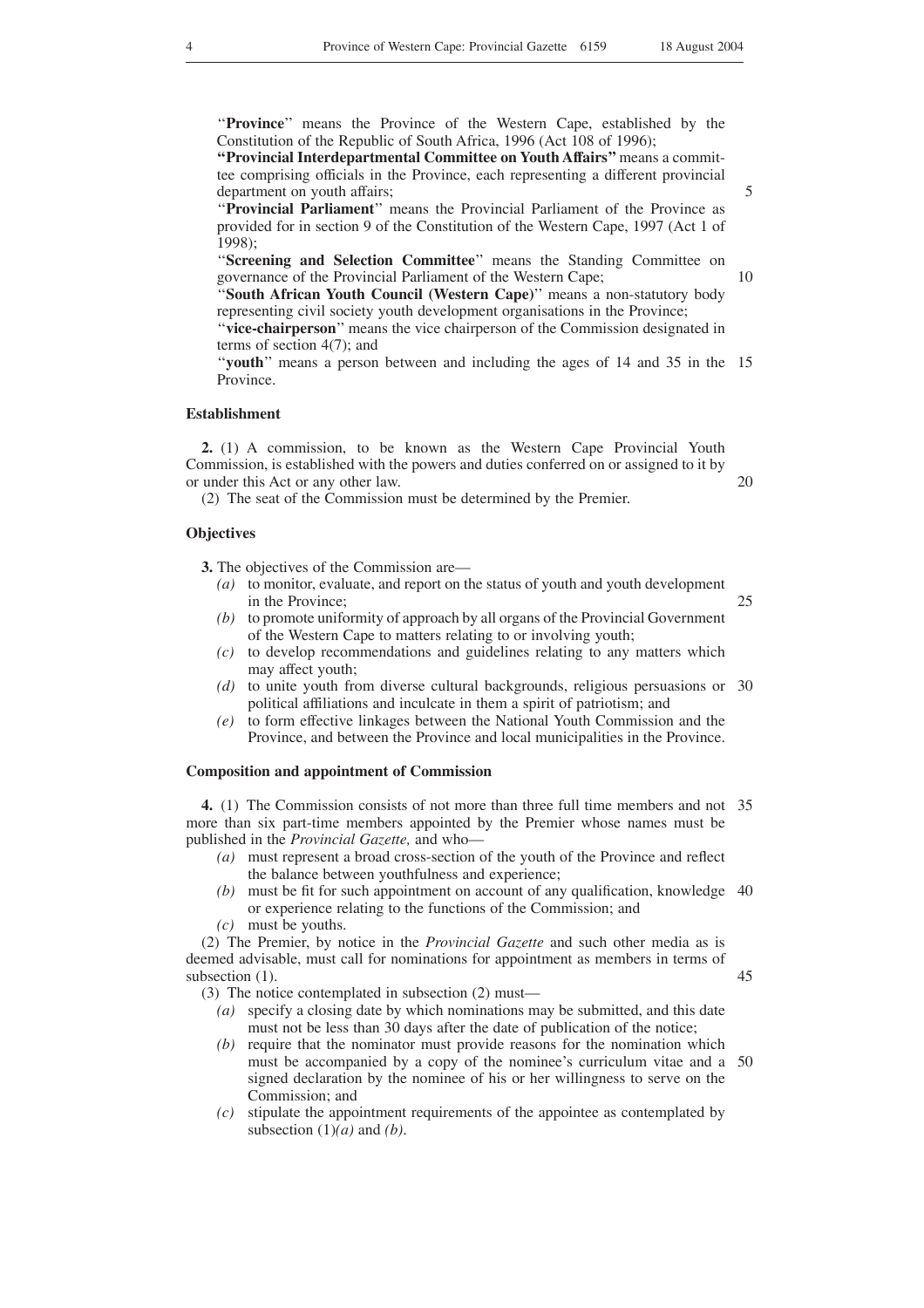(4) The Premier must, within seven days of the closing date specified in the notice published in terms of subsection (2), submit the nominations to the Screening and Selection Committee.

(5) Within 14 days of receipt of the nominations, the Screening and Selection Committee must compile a short list of nominees to be published by the Premier in the *Provincial Gazette* and such other media as is deemed advisable for comment by the public to be submitted within 21 days from the date of publication; provided that the Premier may make adjustments to the short list if this is considered necessary. 5

(6) After consideration of the comment referred to in subsection (5) the Premier must, in writing, appoint the members.

(7) The Premier must designate one of the members as chairperson and another as vice-chairperson.

#### **Term of Office**

**5.** (1) A member is appointed in writing for a period, not exceeding three years, determined by the Premier.

(2) A member whose term of office has expired is eligible for reappointment in writing and upon the same conditions set out in section 4(1) for a further period determined by the Premier, but such reappointment may not exceed one additional term.

#### **Vacation of Office of Member**

**6.** (1) A member who —

- *(a)* dies;
- *(b)* resigns;
- *(c)* is convicted of an offence and sentenced to imprisonment without the option of a fine: Provided that no-one shall be regarded as having been sentenced until an appeal against the conviction or sentence has been finally determined; 25
- *(d)* has been absent from three consecutive meetings of the Commission without the consent of the chairperson;
- *(e)* is dismissed from office in writing by the Premier if in his or her opinion there are good reasons for doing so and after compliance with the Promotion of Administrative Justice Act, 2000 (Act 3 of 2000); or 30
- *(f)* attains the age of thirty six years,

ceases to hold office.

(2) A vacancy in the Commission—

- *(a)* does not affect the validity of proceedings or decisions of the Commission; and
- *(b)* must be filled as soon as practicably possible by the Premier by following the process contemplated by section 4.

#### **Meetings**

**7.** (1) The Commission must meet at least quarterly and must determine the times, frequency, procedures and venues of its meetings.

(2) The first meeting of the Commission at the beginning of a new term must be determined by the Premier.

(3) The Commission must cause minutes to be kept of its proceedings, which are to be submitted to the Premier within fourteen (14) days after the meeting at which the minutes were confirmed.

(4) The quorum for any meeting of the Commission is a majority of the total number of members.

(5) A decision of the majority of the members present at a meeting is the decision of the Commission.

(6) In the event of an equality of votes concerning any matter, the chairperson has a 50casting vote in addition to his or her deliberative vote.

(7) The Commission may approach the Premier and the Provincial Parliament at any time regarding any matter related to the exercise of its powers or the performance of its duties or the carrying out of its functions.

20

15

10

35

45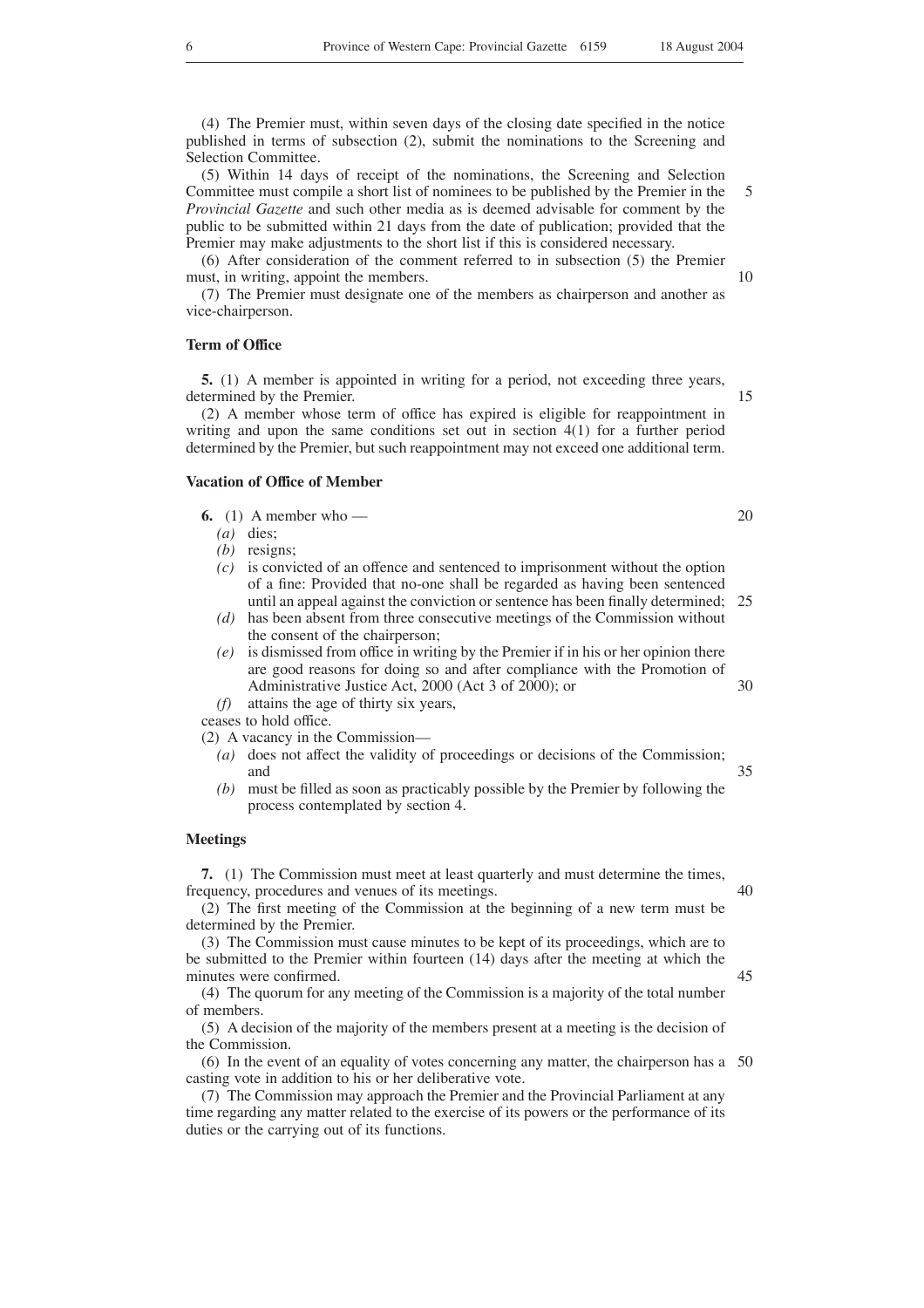(8) If the chairperson is absent from a meeting, the vice-chairperson must act as chairperson of the Commission, and if both the chairperson and vice-chairperson are absent from a meeting of the Commission, the members present must elect one of their number to preside at that meeting.

#### **Committees**

**8.** (1) Subject to the provisions of this Act, the Commission may, with the approval of the Premier, appoint committees, including persons with technical and specialised knowledge, to perform the functions of the Commission, as the Commission may assign to it and to advise the Commission on any issue that the Commission may determine.

(2) Any committee established in terms of subsection (1) must have a member as its chairperson and must report on a monthly basis in writing to the Commission on the activities of the particular committee. 10

(3) The Commission may at any time disband any committee established in terms of subsection (1) if, after consultation with the Premier, it is of the opinion that good reasons exist for doing so.

(4) The Premier with the concurrence of the Provincial Minister responsible for finance in the Province, must determine the remuneration, including reimbursement for travelling, subsistence and other expenses, of any person appointed in terms of subsection  $(1)$ .

# **Chief executive officer**

**9.** (1) The Premier must, as soon as possible after the appointment of the members of the Commission, in consultation with the Commission and after a transparent public process, appoint a chief executive officer of the Commission, who—

- *(a)* is an ex officio member of the Commission, without voting rights; and
- *(b)* must exercise the powers and perform the duties and functions which the 25 Commission may from time to time confer upon or assign to him or her in order to achieve the objects of the Commission, and is for those purposes accountable to the Commission.

# **Powers, Duties and Functions**

**10.** (1) The Commission, in addition to the powers and functions assigned to it in 30 terms of this Act or any other law—

- *(a)* must develop principles, set minimum standards and develop implementation guidelines regarding integrated youth development at a provincial level that will guide government, labour, business and civil society in the Province;
- *(b)* must monitor, evaluate and make recommendations on integrated youth 35 development frameworks, strategies, programmes, policies, budgets and practices in the Province, based on the principles, minimum standards and implementation guidelines, to the Provincial Parliament;
- *(c)* may commission research on youth development, the overall status of youth in the Province in any relevant field as well as to further the objects of the 40 Commission:
- *(d)* must monitor and evaluate any Bill or proposed legislation in any field for its effect and impact on youth in general and on youth development specifically and make recommendations accordingly to the Provincial Parliament;
- *(e)* must evaluate and make recommendations, if necessary on legislation that has an impact on youth, youth development and the status of youth in the Province; 45
- *(f)* must prepare and publish an annual provincial report on youth development and present this report to the Premier, the Provincial Parliament and the National Youth Commission;
- *(g)* must monitor the impact of government policy in any relevant field on the youth of the Province and make recommendations accordingly to the Premier;

5

20

50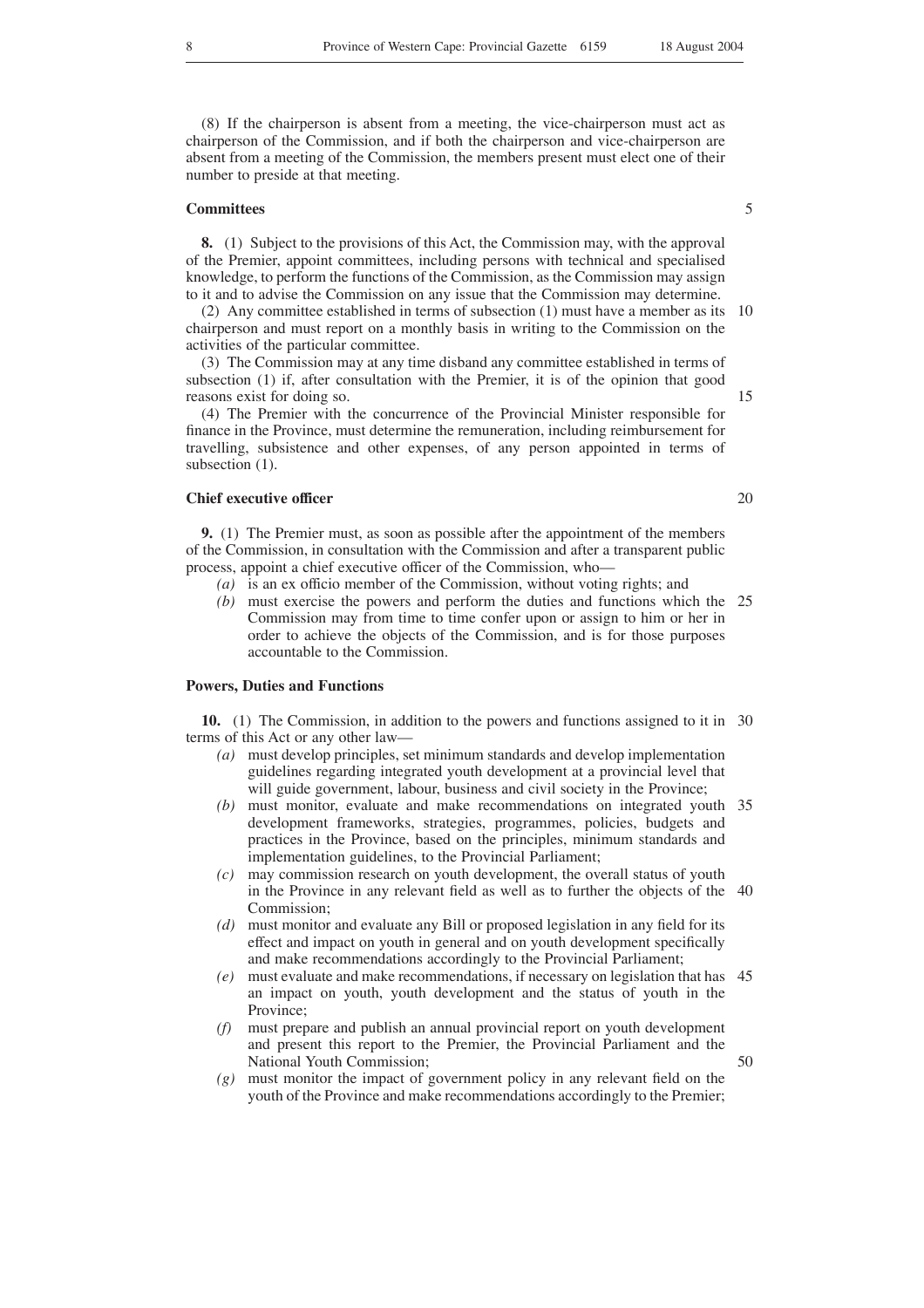- *(h)* must in partnership with the Provincial Government of the Western Cape, take responsibility for the coordination of youth development structures with feedback to the Premier;
- *(i)* must develop, conduct and manage information and public awareness programmes to educate the public on youth development matters and to understand the role of the Commission in the Province; 5
- *(j)* must investigate any youth related issue of its own accord or on receipt of a complaint and attempt to resolve any dispute or rectify any act or omission that is identified by such an investigation;
- *(k)* must consider recommendations, suggestions and requests concerning the 10 promotion of youth development; and
- *(l)* must promote, in consultation with the National Youth Commission and other provincial youth commissions, the effective co-operation of services directed at promoting youth development.

(2) The Chairperson, in addition to the powers and functions assigned to him or her 15 in terms of this Act or any other law, must—

- *(a)* ensure that the Commission convenes on a regular basis at intervals determined by the Commission;
- liaise with and attend relevant meetings of the National Youth Commission with feedback to the Commission;
- *(c)* ensure that the Commission liaises and networks with all other relevant provincial stakeholders, ensuring that the requirements and priorities of the National Youth Commission are communicated effectively, and ensuring that all stakeholders benefit from developments linked to national guidelines, policies, programmes of action, and financing opportunities;
- *(d)* ensure that the Commission receives the minutes of every meeting of the National Youth Commission as well as any other youth related reports, policy frameworks, programme recommendations, and any other relevant youth related documentation that the Province could benefit from; and
- *(e)* ensure that the minutes of the National Youth Commission meetings are tabled 30 at meetings of the Commission, thus ensuring a linkage between provincial youth development and the National Youth Commission policy frameworks, guidelines, recommended programmes of action, and financing opportunities. (3) The members, in addition to the powers and functions assigned to them in terms

of this Act or any other law, must—

- *(a)* ensure that they contribute equally to the effective functioning of the Commission;
- *(b)* contribute constructively through the work of the Commission towards the improvement of the quality of life of all youth living in the Province, irrespective of race, gender, sex, pregnancy, marital status, ethnic or social 40 origin, colour, sexual orientation, age, disability, religion, conscience, belief, culture, language or birth;
- *(c)* ensure that the image of the Commission as a promoter of sound youth development policies and practices are upheld at all times;
- *(d)* ensure that they remain objective and non-partisan in their dealings around all 45 youth development matters;
- *(e)* perform their functions in good faith and without fear, favour, bias or prejudice;
- *(f)* have due regard to the need for forming sustainable partnerships with all sectors representing youth development in the Province, but at the same time 50 ensuring that this does not cloud their objectivity when having to bring complaints or the need for investigation involving any sector of society to the attention of the Commission; and
- *(g)* adhere to a code of good conduct to be developed by the Commission.

(4) The Commission must maintain close liaison with institutions, bodies or 55 authorities similar to the Commission in order to foster common policies and practices and to promote co-operation in relation to the handling of complaints in cases of overlapping jurisdiction or other appropriate instances.

(5) As part of ensuring coordinated provincial youth structures the Commission must—

35

20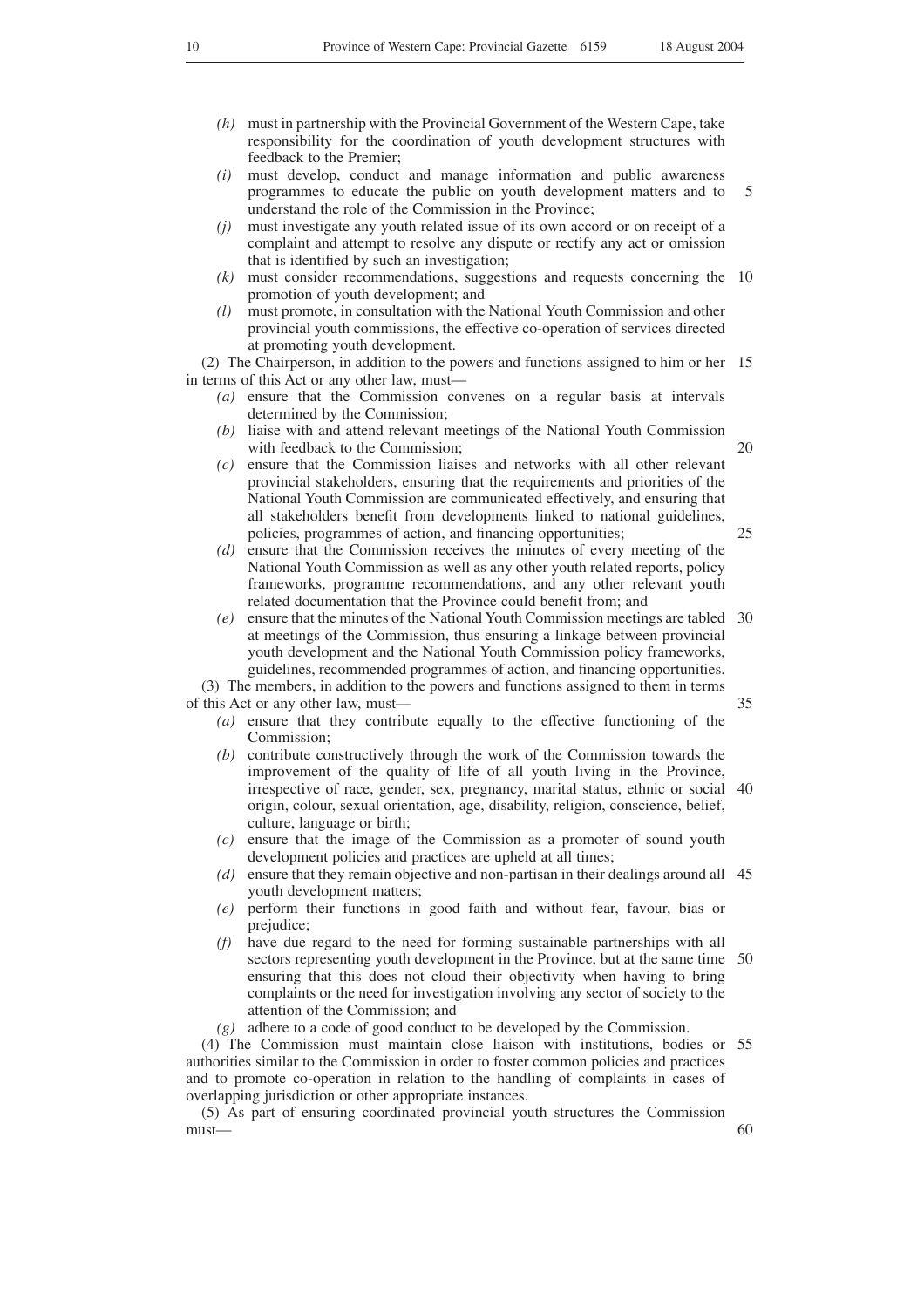- *(a)* maintain close liaison and networking with the Provincial Inter-departmental Committee on Youth Affairs representing the efforts of provincial departments and coordinated by the delegated authority in the Department of the Premier; and
- *(b)* maintain close liaison and networking with the South African Youth Council (Western Cape). 5

#### **Remuneration expenses of Members**

**11.** (1) The remuneration, allowances and other terms and conditions of the members of the Commission must be determined by the Premier in concurrence with the Provincial Minister responsible for finance.

(2) All expenditure incurred for purposes of implementing this Act shall be defrayed from moneys appropriated for that purpose by the Provincial Parliament and in terms of the Public Finance Management Act, 1999 (Act 1 of 1999).

#### **Administrative Staff**

**12.** The administration of the Commission must be performed by the Chief Executive 15 Officer supported by officers in the service of the Province who are designated thereto by the Director-General of the Province in consultation with the Premier.

#### **Reports and financial control**

**13.** (1) Over and above any reports required in terms of subsection (2), the

Commission must submit written quarterly reports to the Premier on all its activities. (2) The Commission's financial control, accountability and responsibility and its duties to report are regulated by the Public Finance Management Act, 1999 and any regulations or directives issued in terms of that Act 20

#### **Accountability**

**14.** The Commission is accountable to the Premier and the Provincial Parliament. 25

### **Regulations**

**15**. (1) The Premier may, after consultation with the Commission, make regulations not inconsistent with the provisions of this Act in relation to any matter which the Premier considers necessary or expedient to make in order to achieve the objects of this Act.

30

(2) Any regulations with financial implications must be made in concurrence with the Provincial Minister responsible for finance and with due regard to the availability of funds.

# **Short Title and Commencement**

**16.** This Act is called the Western Cape Provincial Youth Commission Act, 2004, and 35comes into operation on a date fixed by the Premier by proclamation in the *Provincial Gazette*.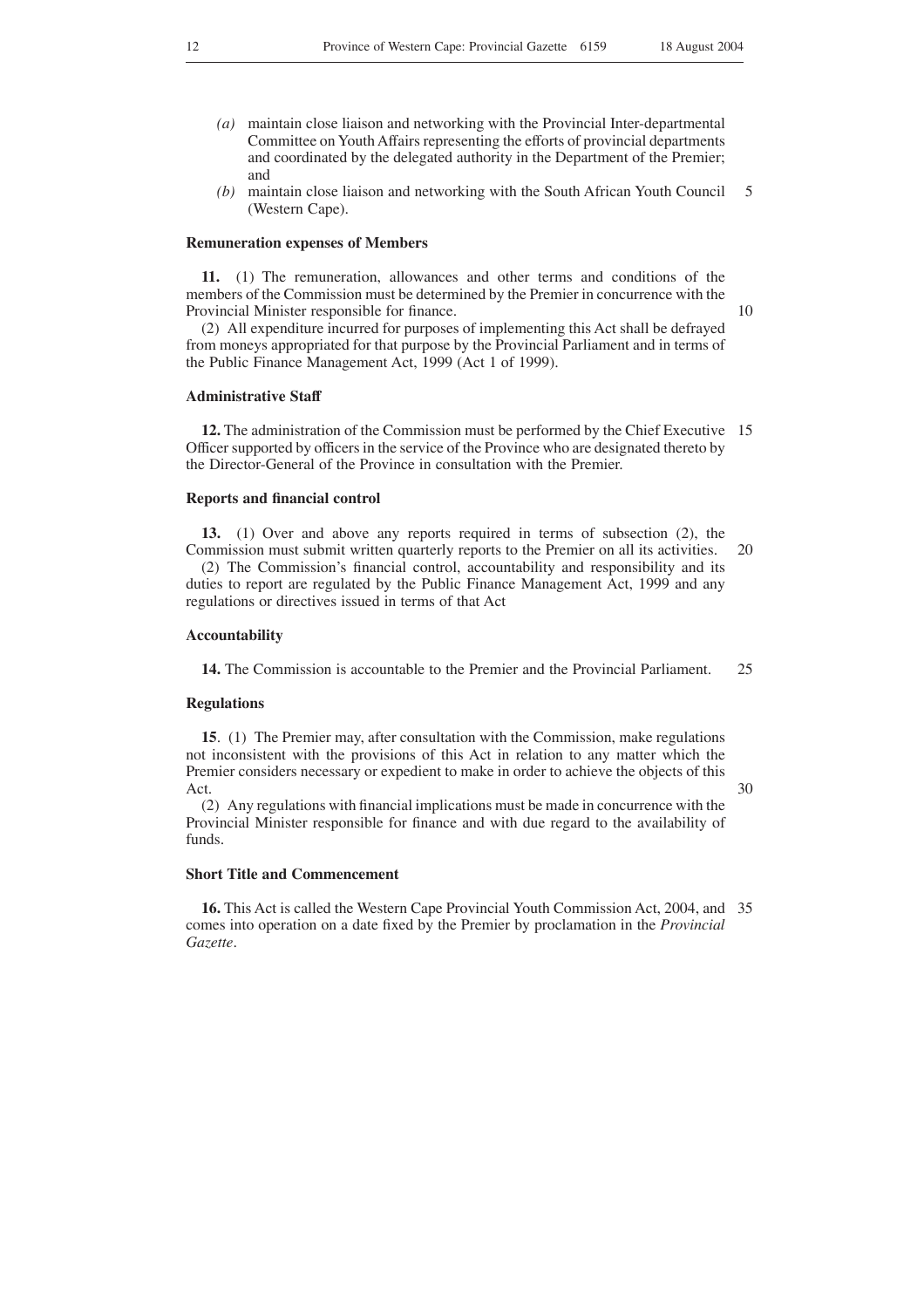# **EXPLANATORY MEMORANDUM**

# WESTERN CAPE PROVINCIAL YOUTH COMMISSION BILL

# 1. **INTRODUCTION**

1.1 A progressive and democratic state is measured by, inter alia, the way it deals with youth matters thereby ensuring that the youth are afforded the opportunities to fully participate in all spheres and levels of life. The Bill provides for the establishment of a Western Cape Provincial Youth Commission with the primary responsibility of monitoring and evaluating provincial government and civil society efforts on youth matters, and forming linkages with the National Youth Commission and municipalities, and to promote youth development in the Province.

# 2. **COMMENT ON INDIVIDUAL CLAUSES**

# 2.1 **Clause One**

This clause provides for the interpretation and definition of certain terms used in the Bill.

# 2.2 **Clause Two**

This clause provides for the establishment of a Western Cape Provincial Youth Commission.

# 2.3 **Clause Three**

This clause lists the objectives of the Western Cape Provincial Youth Commission, which are—

- to monitor, evaluate, and report on the status of youth and youth development in the Province;
- to promote uniformity of approach by all organs of the Provincial Government of the Western Cape to matters relating to or involving youth;
- to develop recommendations and guidelines relating to any matters which may affect youth;
- to unite youth from diverse cultural backgrounds, religious persuasions or political affiliations and inculcate in them a spirit of patriotism; and
- to form effective linkages between the National Youth Commission and the Province, and between the Province and municipalities in the Province.

#### 2.4 **Clause Four**

This clause provides for the appointment of not more than three full time and not more than six part time members and the procedures to be followed for their appointment.

# 2.5 **Clause Five**

This clause provides for a maximum term of office of three years for members and the reappointment of members.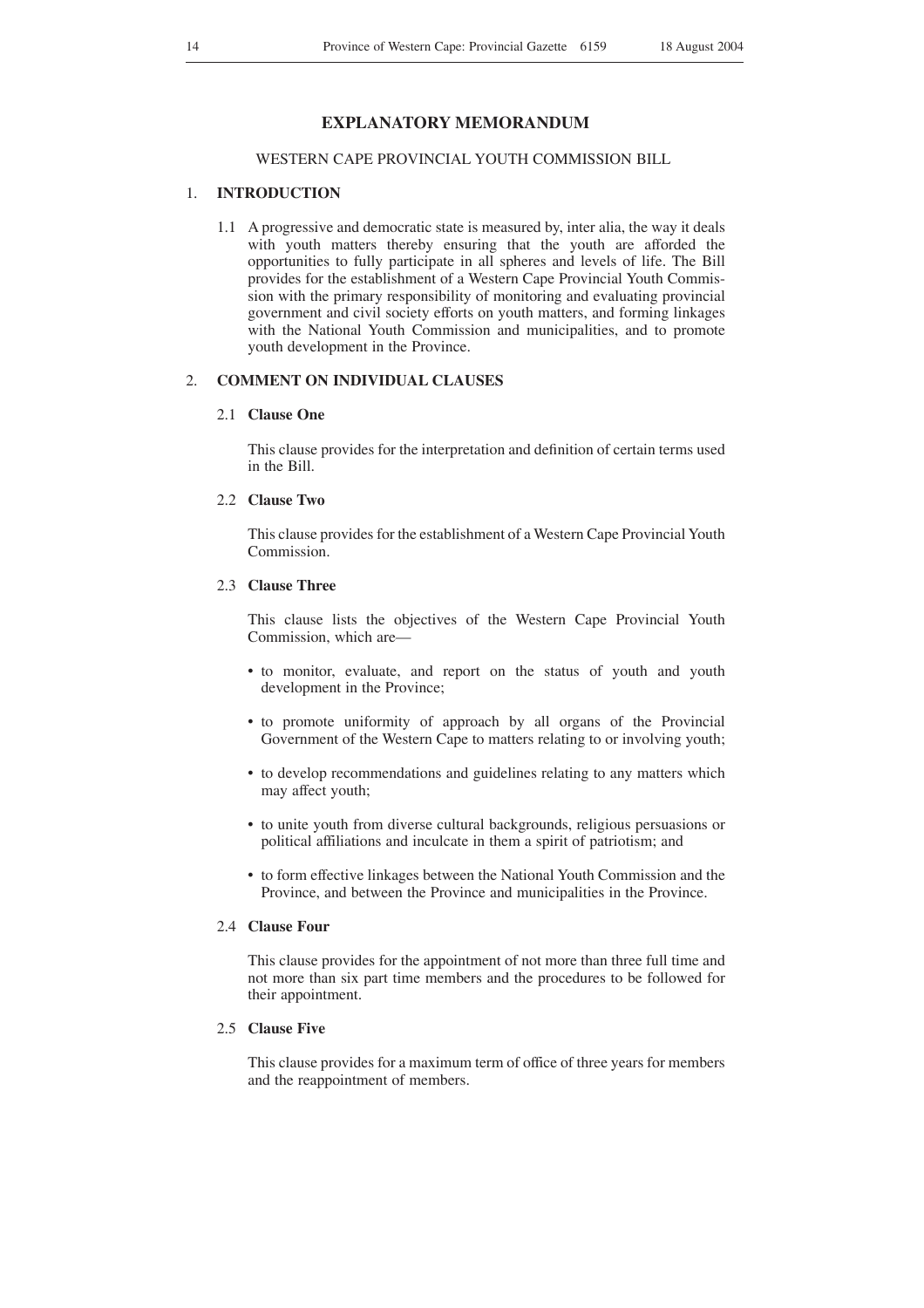# 2.6 **Clause Six**

This clause regulates the vacation of office by any member, its effect and the filling of vacancies as and when they occur.

#### 2.7 **Clause Seven**

This clause determines that the Commission must meet at least quarterly and cause minutes to be kept of their meetings, which minutes are to be submitted to the Premier. It also determines a quorum for a meeting of the Commission. The chairperson of the Commission has a casting vote over and above his deliberative vote. This clause also determines that the vice—chairperson or another elected member may preside at a meeting of the Commission in the absence of the chairperson

#### 2.8 **Clause Eight**

This clause deals with the Commissions power to appoint committees with the approval of the Premier. It further regulates the reporting of the committees to the Commission. It also provides for the disbanding of the committees and the remuneration of committee members.

# 2.9 **Clause Nine**

This clause relates to the chief executive officer of the Commission as an ex officio member of the Commission, without voting rights and his or her duties and functions.

# 2.10 **Clause Ten**

This clause deals with the powers, duties and functions of the Commission, its chairperson and its members, as well as its duty to liase with similar bodies and institutions in order to foster common policies and promote co-operation.

# 2.11 **Clause Eleven**

This clause regulates the remuneration expenses of members.

# 2.12 **Clause Twelve**

This clause regulates the administrative staff of the commission who is to support the chief executive officer in performing the administration of the Commission.

# 2.13 **Clause Thirteen**

This clause regulates the quarterly reports that the Commission has to submit to the Premier on all its activities. It also determines that the Commission's financial control, accountability and responsibility, as well as its duties to report, are regulated by the Public Finance Management Act.

### 2.14 **Clause Fourteen**

This clause determines that the Commission is accountable to the Premier and the Provincial Parliament.